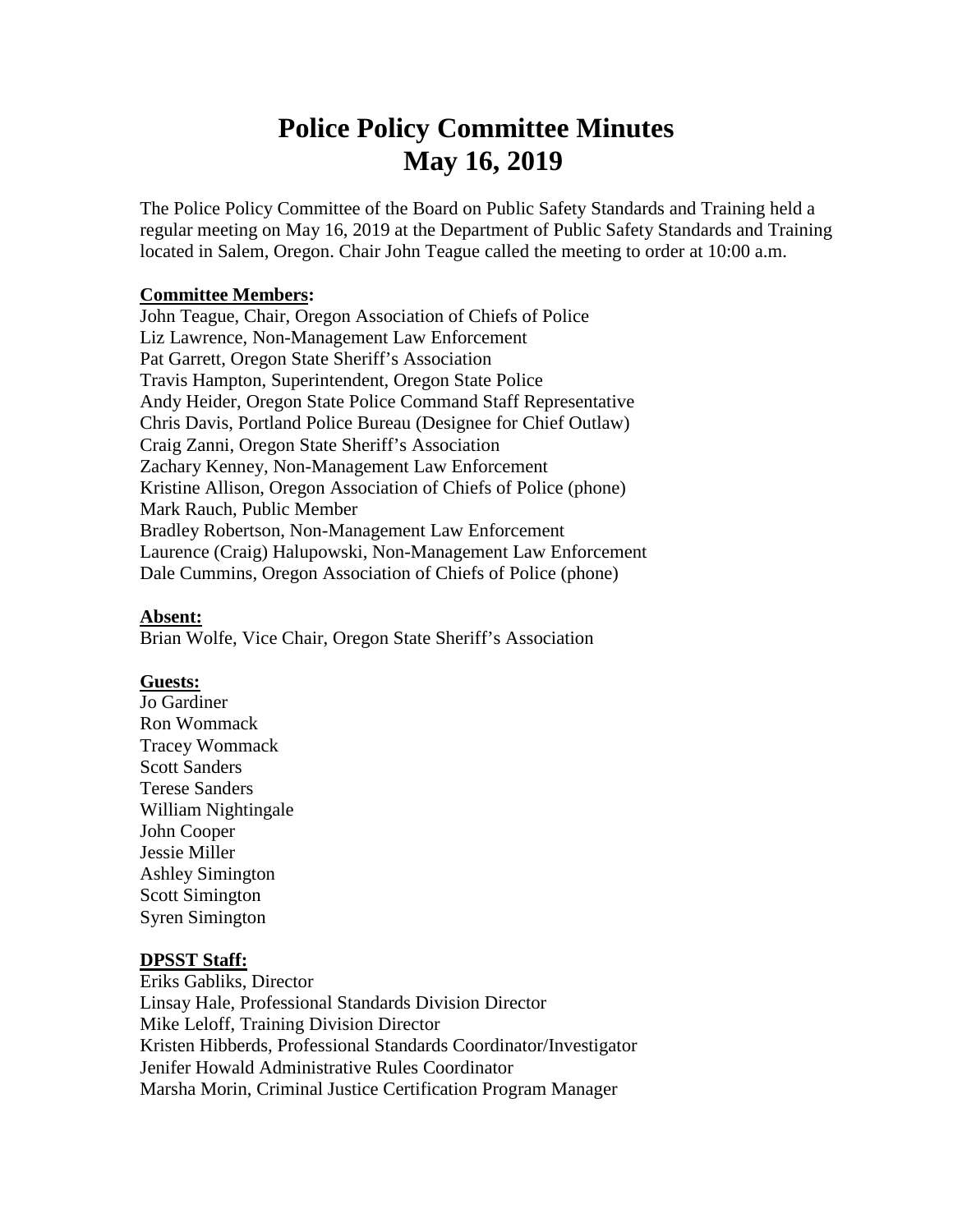Wendy Nunez, Criminal Justice Office Specialist Jordan James-Largent, Professional Standards Compliance Specialist

#### ক কৰ্ক

#### **1. Introductions**

Introductions of members, guest and staff were presented.

# **2. Minutes of February 21, 2019 Meeting**

• *Craig Zanni moved that the committee approve the minutes of the February 21, 2019 Police Policy Committee meeting. Craig Halupowski seconded the motion. The motion carried unanimously.*

# **3. Update and Changes to the Police Officer Field Training Manual – Information Only** Presented by Staci Yutzie

The Police Policy Committee (PPC) received an update from the Phase II Basic Police Revision Academy Panel at its November 2018 meeting. The PPC approved the proposed changes which were forwarded to the Board for review and consideration and subsequently approved by the Board at its January 2019 meeting.

During their review, the Advisory Panel identified training items that are best suited for agency delivery during field training rather than the Basic Police Course. Based on the approved curriculum changes, DPSST's Training Division has made the following modifications to the Police Officer Field Training Manual.

- Module I: Officer has completed sexual and workplace harassment prevention training.
- Module I: Officer has completed disease awareness and prevention training.
- Module IV: Officer has completed FEMA Incident Command System training. [Courses ICS 100 and 200]
- Module IV: Officer has completed U.S. Homeland Security Weapons of Mass Destruction (WMD) training. [Course AWR-160]

This new Manual will be phased-in on May 1, 2019 in advance of the new Basic Police Course which will be implemented on July 1, 2019.

# **4. Proposed Rule Changes for OAR 259-008-0015: Background Investigations** Presented by Jennifer Howald

Current rule requires public and private safety agencies conduct a background investigation on each individual being considered for employment or utilization as a public safety professional to determine if the applicant is a good character. The current standard lists elements that must be included in a background investigation.

The Criminal Justice Moral Fitness Workgroup recommends that conducting a search of DPSST records should be a mandatory element of all pre-employment background investigations to ensure that hiring agencies are aware of any past or pending DPSST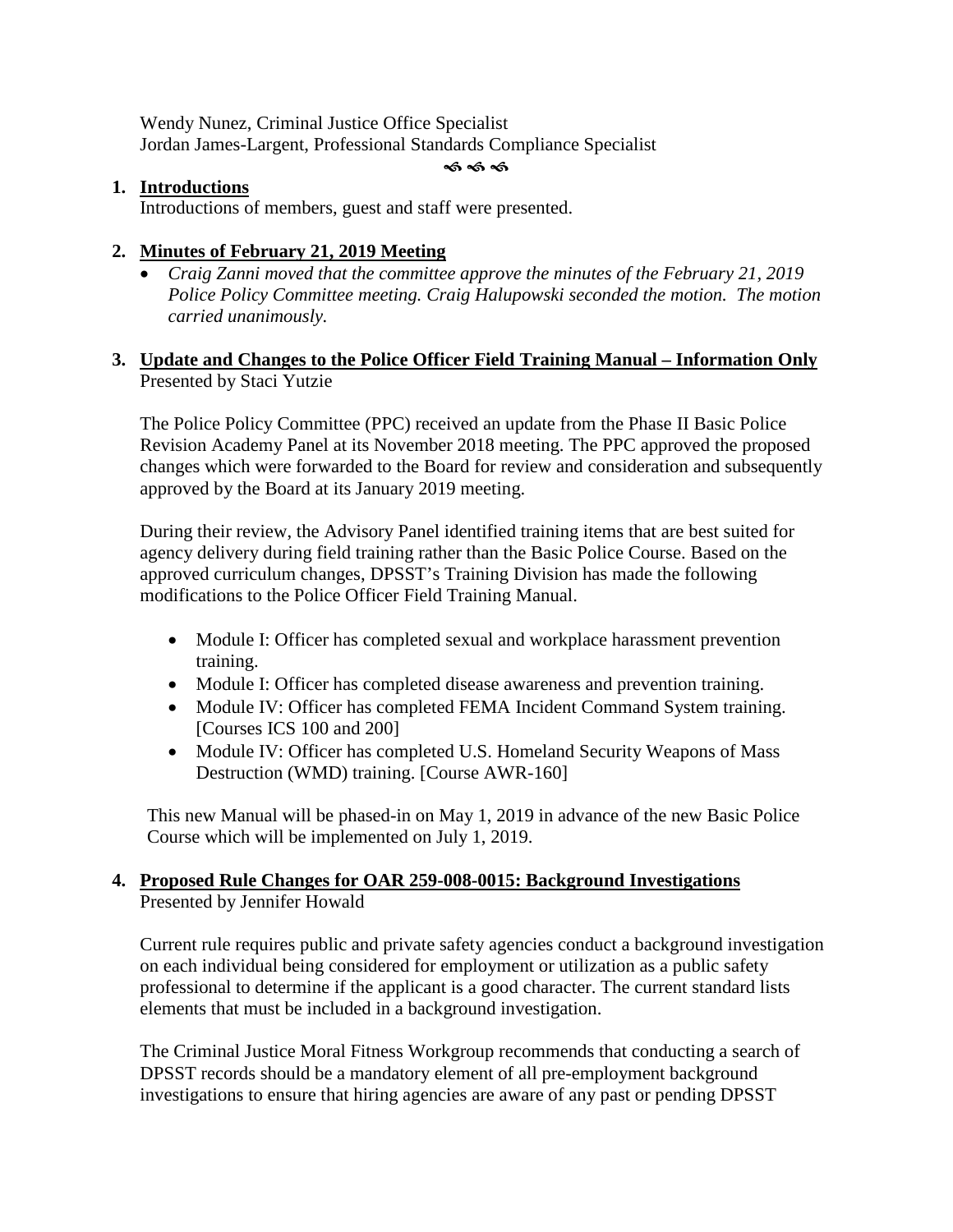professional standards reviews or the individual was the subject of any complaint filed with DPSST. The Workgroup also approved removing the requirement that the applicant's required personal history statement to be notarized, instead requiring and acknowledgment of "declaration under penalty of perjury."

- *Craig Halupowski moved to recommend the Board adopt the changes as proposed and that the Board approved filing the changes to OAR-259-008-0015 as a permanent rule change with the Secretary of State if no comments are received. Liz Lawrence seconded the motion. The motion passed unanimously.*
- *By consensus the Committee approved the fiscal impact prepared by staff.*

# **5. Proposed Rule Changes for OAR 259-008-0010, 259-008-0011, 259-008-0060 and 259- 008-0067: Establishing the Expiration of DPSST Public Safety Professional Certification – ISSUE TABLED**

Presented by Jennifer Howald

DPSST public safety professional certifications are lifetime certifications. Once the certification has been issued to the public safety professional, the individual remains certified for life unless their certifications are relinquished or revoked.

Because the certification is a lifetime certification, certified public safety professionals are held to the moral fitness standards beyond their period of employment. This means from time to time, the Policy Committees receive discretionary professional standards cases for individuals who have been out of the public safety profession for many years due to retirement or any other separation from employment.

A current Policy Committee member requested the Criminal Justice Moral Fitness Workgroup consider whether or not public safety professional certifications should continue to be considered lifetime certifications, holding individuals who have been retired or otherwise separated for an extended period to the same moral fitness standards for currently employed public safety professionals. The Workgroup recommended that certifications expire after five years of separation. The five year period recognizes the current Board standard that requires a person who has been separated from their certified discipline for longer than five years be required to recomplete their basic training course in order to be eligible for recertification.

The workgroup was also asked to consider the impact of expiration on the levels of certification that an individual may have received prior to their separation from employment and subsequent expiration of certification. The Workgroup recommended that the years of service would remain applicable to the experience requirements for upper levels of certification. The Workgroup recommended that the training requirements for upper levels of certification should be satisfied with new training in recognition of the impact of the absence from the profession on knowledge and skills. The training recommendation mirrors the current practice for recompletion of basic training in order to be eligible for reissuance of basic certification.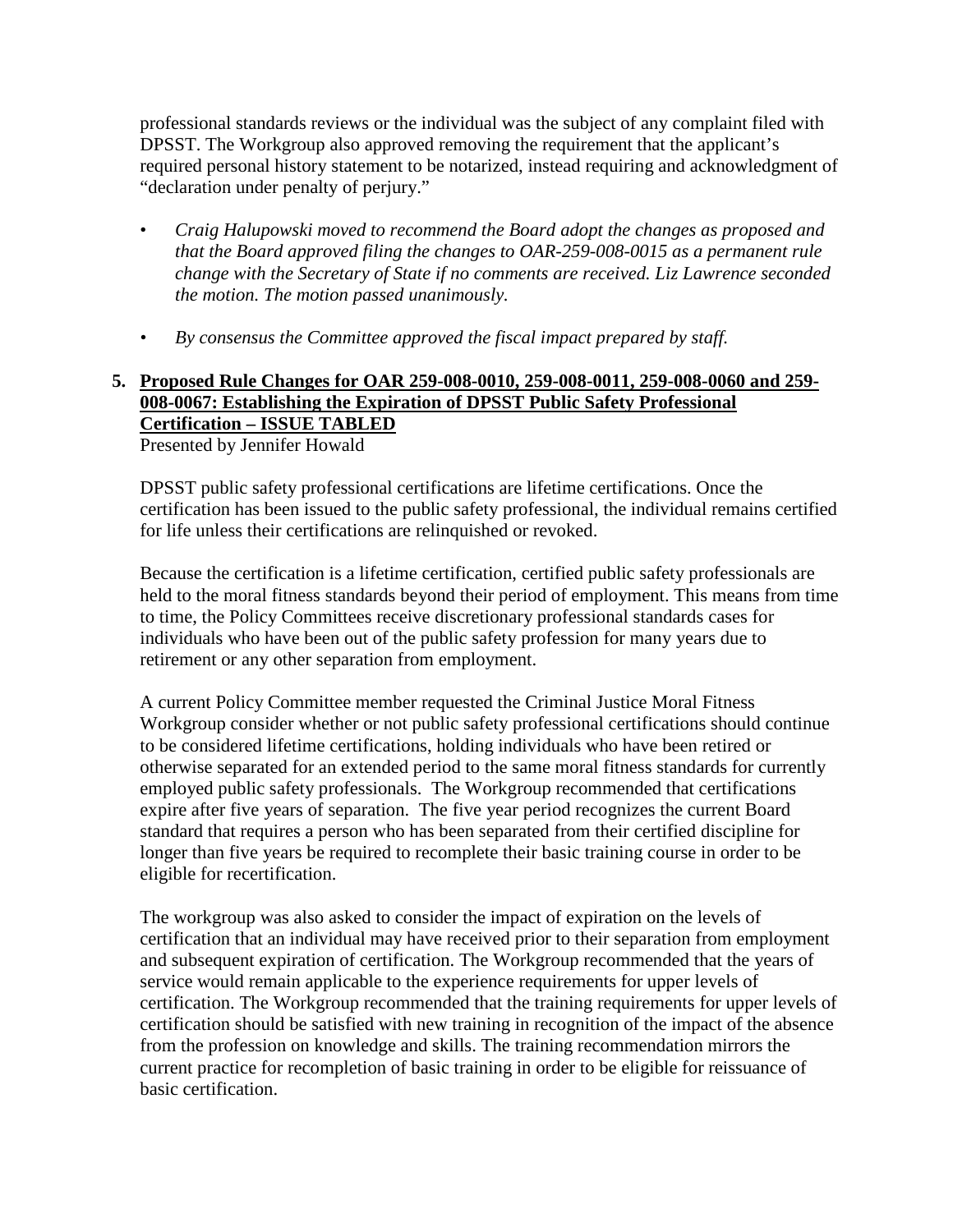*Prior to the presentation of this issue to the Police Policy Committee, a member from another Policy Committee requested this issue be tabled due to concerns about the reactivation of expired certification. The issue has been tabled by staff pending resolution to those concerns. The proposal will be represented at a future Police Policy Committee meeting.*

#### **6. Proposed Rule Changes for OAR 259-008-0070: Criminal Justice Moral Fitness Workgroup Recommendations, Part Two**

Presented by Jennifer Howald

On October 17, 2018, the Criminal Justice Moral Fitness Workgroup began a review of the denial, suspension and revocation standards that were updated and implemented on August 1, 2017. The Workgroup was formed to review a number of unintended tensions in the revised administrative rule language as well as additional issues resulting from procedural and legal changes occurring after the standards became effective.

These proposed rule changes amend the denial/suspension/revocation standards or processes. In whole, the amendments seek to further clarify the intent of the existing standards and provide clear guidance regarding professional standards case review processes. Changes include:

- Mandatory Grounds for Denial/Revocation Amendments to the definition of discharge for cause adding destruction of evidence and removing category titles.
- **Discretionary Grounds for Denial/Revocation** 
	- o Clarifying amendments such as word order and punctuation for the definitions of the moral fitness categories Dishonesty, Misuse of Authority and Gross Misconduct;
	- o Deleting the category of Disregard for the Rights of Others. Conduct previously considered disregard for the rights of others may still be grounds for denial/revocation under the definitions of Misuse of Authority and Gross Misconduct.
- Updates to the Department's processes for administrative closure of professional standards cases.
- Updates to the Policy Committee's review processes for discretionary professional standards cases.
- Removing suspension of certification for discretionary cases. Discretionary cases will result in the certification being denied or revoked.
- Changes start date for the certification ineligibility period from the date of separation/conviction to the date the Board approves denial/revocation.
- Updates to the Department's processes for review of complaints.
- An administrative rule reorganization that separates the currently existing single OAR 259-008-0070 into multiple, specific purpose/process rules in order to make the rules easier to read.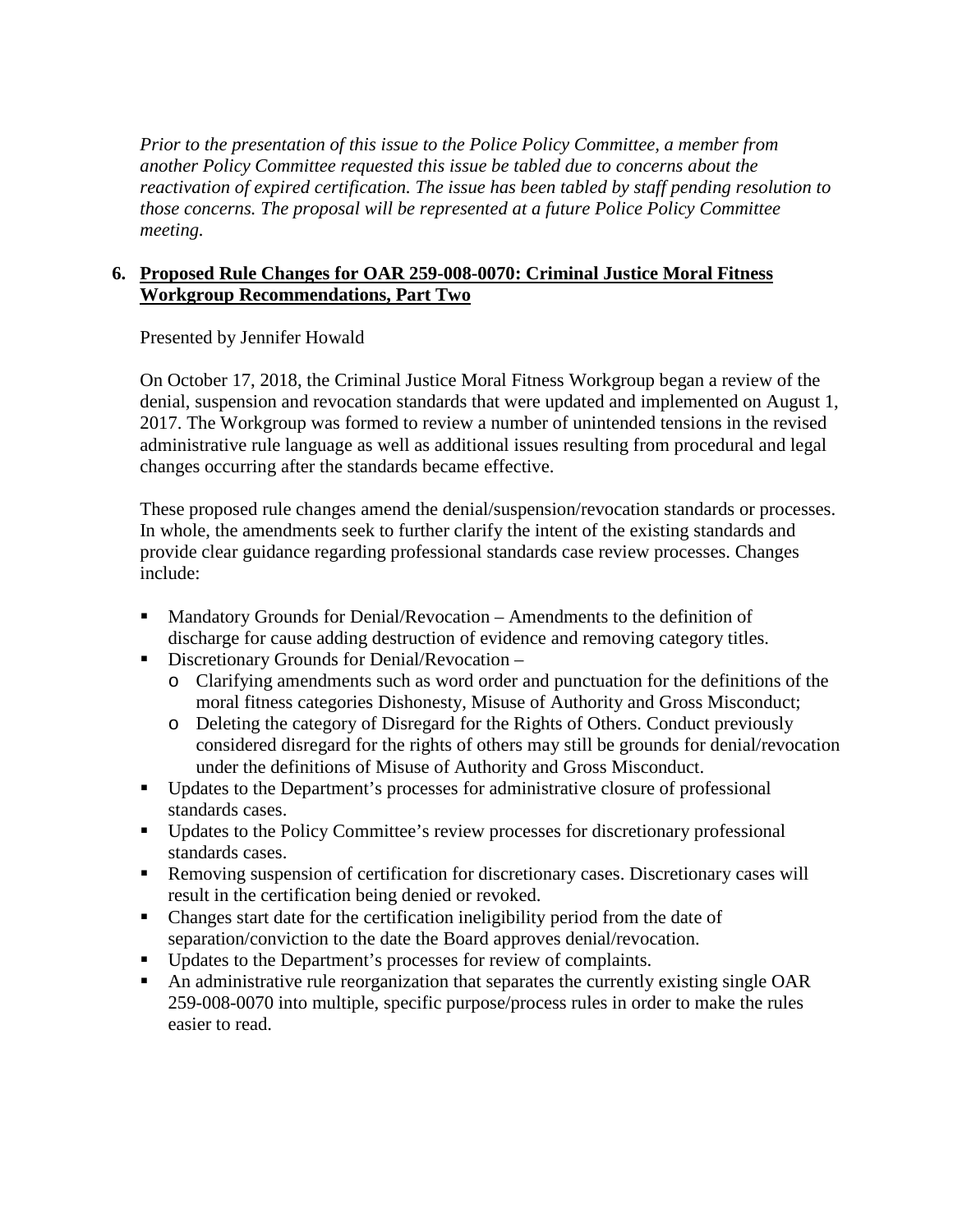- *Zach Kenney moved to recommend DPSST file the changes as proposed with his concerns about changing the start date of the ineligibility period entered as official comment. Mark Rauch seconded the motion. The motion passes unanimously.*
- *By consensus the Committee approved the fiscal impact prepared by staff.*

# **6. Administrative Closures – Police/Regulatory Specialist**

Presented by Kristen Hibberds

Staff presented the following professional standards cases to the Police Policy Committee for administrative closure.

| Officer                                        | Certifications | Summary                                                                                 | <b>Flagged for Review</b><br>(if hired in future) |
|------------------------------------------------|----------------|-----------------------------------------------------------------------------------------|---------------------------------------------------|
| Gard, Nathan<br>#57877<br><b>PPB</b>           | None           | Separation $-$ for using<br>derogatory terms towards a<br>fellow classmate              | Yes                                               |
| Hodencamp,<br>Verne<br>#49455<br>Gold Beach PD | Intermediate   | Separation – Insufficient<br>evidence to prove violations to<br>Moral Fitness standard. | N <sub>0</sub>                                    |
| Berry, Kenneth<br>#27854<br><b>DCSO</b>        | Advanced       | Separation - Performance.                                                               | N <sub>0</sub>                                    |
| Schreiber, Eric<br>#51745<br><b>DCSO</b>       | None           | Separation – Insufficient<br>evidence to prove violations to<br><b>Moral Fitness</b>    | N <sub>0</sub>                                    |

• *Craig Zanni moved to approve the recommendations made by staff to administratively close the above listed cases. Liz Lawrence seconded the motion. The motion carried unanimously.* 

# **7. Wommack, Ronald DPSST # 38511: Basic, Intermediate and Advanced Police Certifications – Tigard Police Department**

Presented by Kristen Hibberds

Issue: On March, 2018, Wommack was separated from employment with the Tigard Police Department (TPD). On June 1, 2018, Wommack was convicted of DUII. After reviewing investigative materials, staff has identified violations of the Board's minimum moral fitness standards for public safety professionals. Specifically: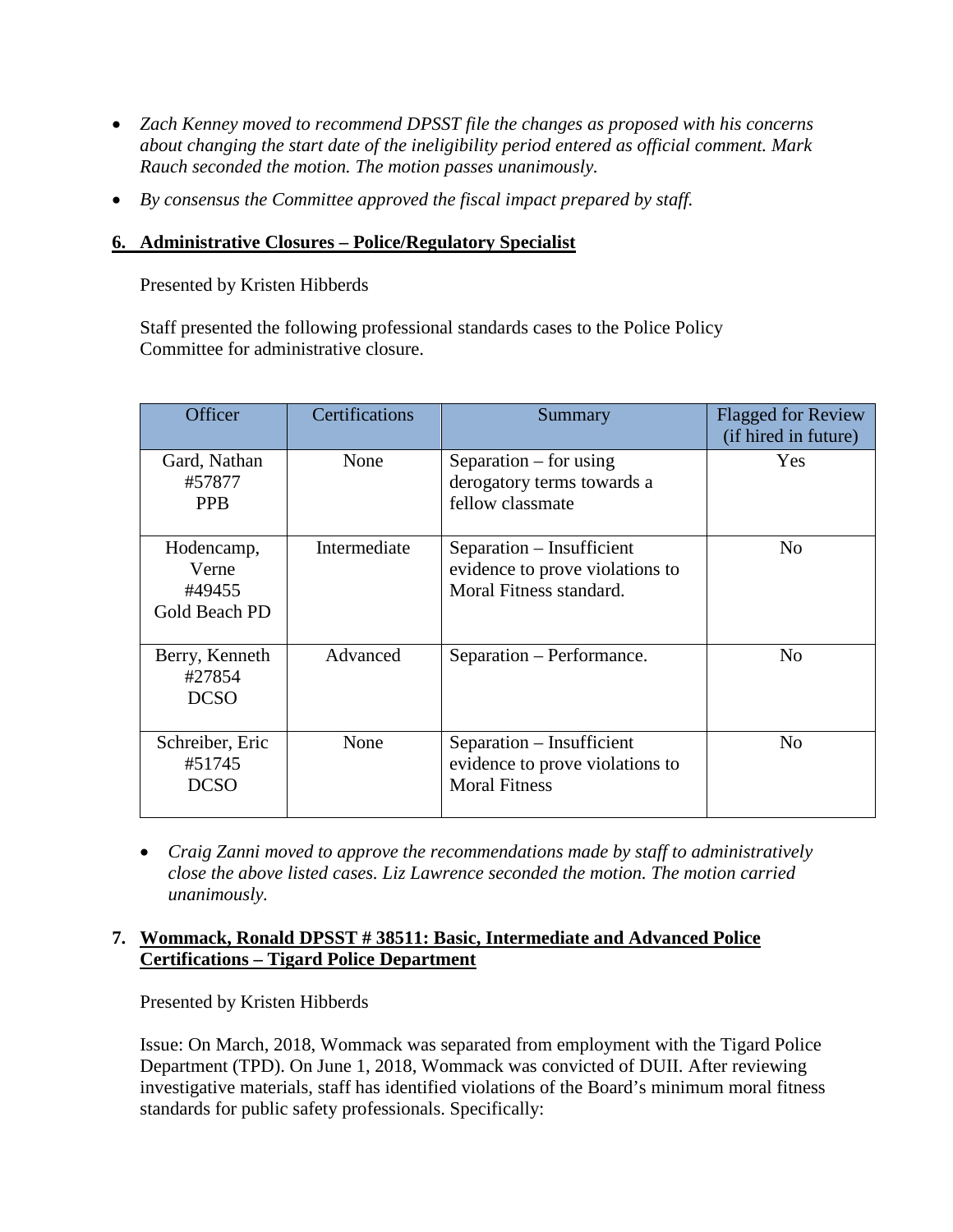- **Gross Misconduct** when Wommack was convicted of a crime.
- Staff did not identify violations of **Dishonesty, Disregard for the Rights of Others, or Misuse of Authority.**

#### *Ronald Wommack presented verbal mitigation.*

| Vote/Consensus                                                              | Second     | Vote       | Outcome       |
|-----------------------------------------------------------------------------|------------|------------|---------------|
| Craig Halupowski moved that the                                             | Mark Rauch | $13$ ayes; | Motion passes |
| Police Policy Committee adopts the<br>staff report as the record upon which |            | $0$ nays;  | unanimously   |
| its recommendations are based.                                              |            |            |               |
|                                                                             |            |            |               |

Consensus reached affirming the staff analysis identifying violations of the Board's moral fitness standards.

The Police Policy Committee reviewed and considered the Aggravating and Mitigating circumstances specific to this case pursuant to OAR 259-008-0070(4)(f)(B):

The following **mitigating** circumstances were considered:

• The individual self-reported their conduct.

Wommack's verbal statements made to the PPC were considered as additional mitigation.

The following **aggravating** circumstances were considered:

- The individual's conduct occurred during their employment as a public safety professional;
- The individual has more than one criminal disposition;
- The recentness of the criminal disposition;
- The individual's conduct did result in a criminal disposition;
- The individual pled guilty to a Class A Misdemeanor;
- The individual received jail time  $&$  probation;
- The individual's conduct occurred multiple times.

No additional aggravating circumstances were considered.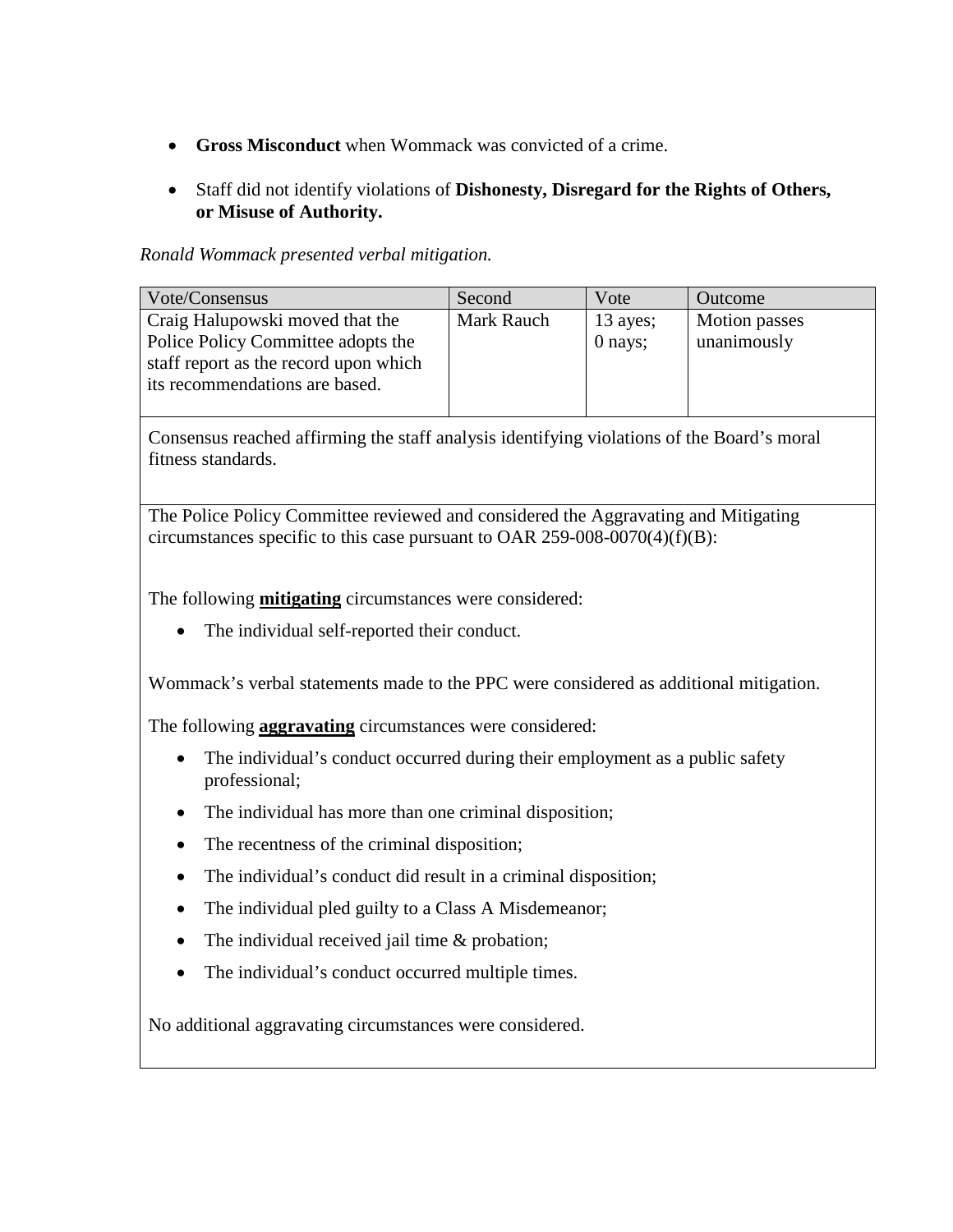| Brad Robertson moved, after              | Travis  | 10 ayes; $3$ | Motion passes. |
|------------------------------------------|---------|--------------|----------------|
| considering the identified violations of | Hampton | nays         |                |
| the Board's moral fitness standard and   |         | (Rauch,      |                |
| weighing the aggravating and             |         | Zanni,       |                |
| mitigating circumstances unique to       |         | Teague)      |                |
| this case that no Board action be taken  |         |              |                |
| against Wommack's certification.         |         |              |                |
|                                          |         |              |                |

# **8. Gardiner, Jo DPSST # 15973: Basic, Intermediate and Advanced Police Certifications – Oregon State Police**

Presented by Kristen Hibberds

Issue: In October 2013, Gardiner separated from employment with the Oregon State Police. DPSST was notified of this separation in January 2018. After reviewing the investigative materials, staff has identified violations of the Board's minimum moral fitness standards for public safety professionals. Specifically:

- **Dishonesty** when Gardiner gave false, inaccurate and misleading information to an individual she had stopped in an admitted attempt to elicit a response from the individual.
- Staff did not identify violations of **Disregard for the Rights of Others, Misuse of Authority or Gross Misconduct.**

*Travis Hampton and Andy Heider abstained due to a conflict of interest.*

*Jo Gardiner presented verbal mitigation.*

| Vote/Consensus                    | Second      | Vote           | Outcome |
|-----------------------------------|-------------|----------------|---------|
| Pat Garrett moved that the Police | Mark Rauch  | 11 ayes; $0$   | Motion  |
| Policy Committee adopts the staff |             | nays; $2$      | passes. |
| report, with the inclusion of the |             | abstentions    |         |
| dash cam video, as the record     |             | (Hampton,      |         |
| upon which its recommendations    |             | Heider)        |         |
| are based.                        |             |                |         |
| Craig Halupowski moved to         | <b>Brad</b> | 8 ayes, 3      | Motion  |
| overturn the staff analysis       | Robertson   | nays (Garrett, | passes. |
| identifying a violation of the    |             | Davis,         |         |
| Board's moral fitness standard    |             | Lawrence); 2   |         |
|                                   |             | abstentions    |         |
|                                   |             | (Hampton,      |         |
|                                   |             | Heider)        |         |
|                                   |             |                |         |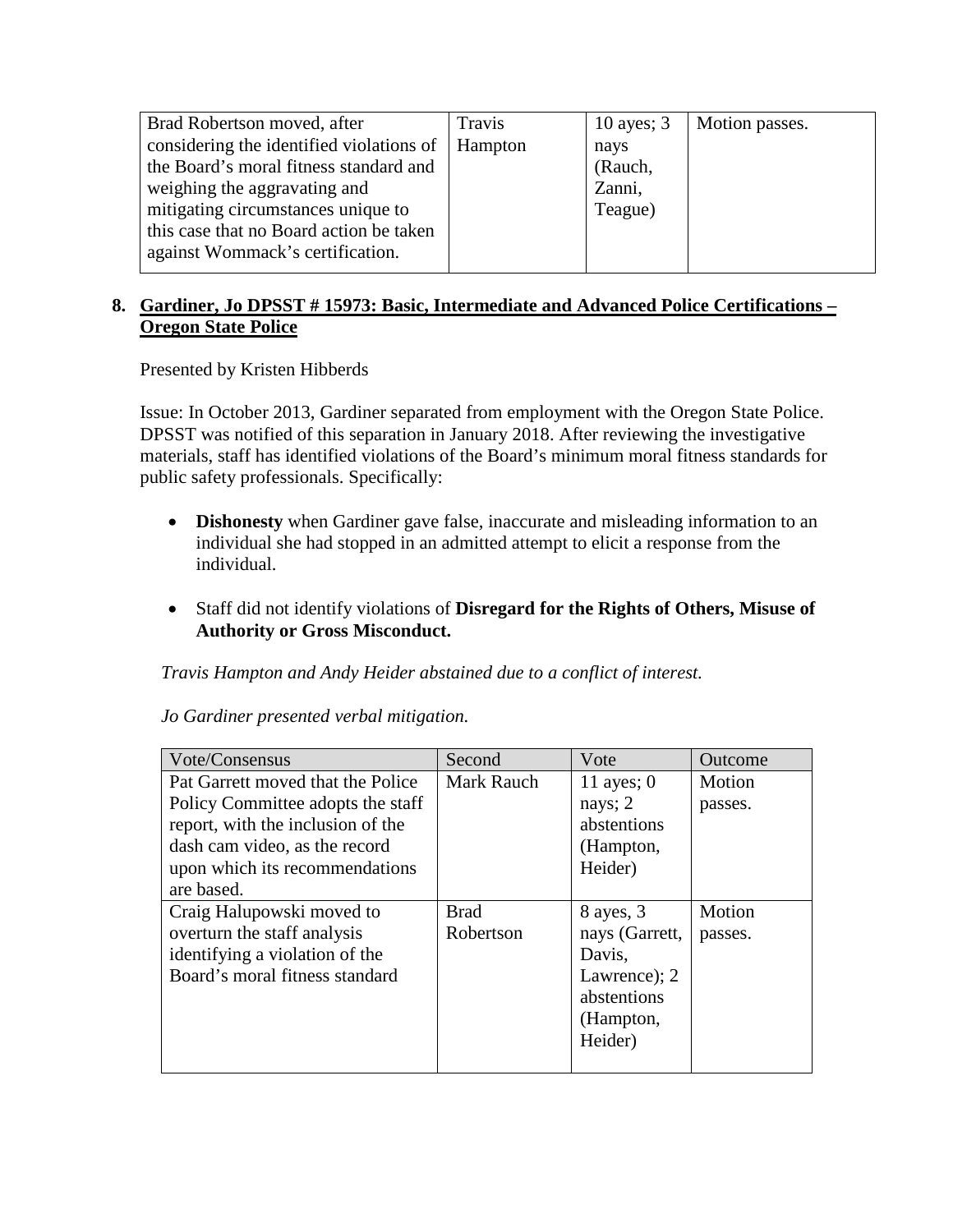| Zach Kenny made a motion to        | Craig      | 11 ayes; $0$ | Motion  |
|------------------------------------|------------|--------------|---------|
|                                    |            |              |         |
| recommend to the Board that no     | Halupowski | nays; $2$    | passes. |
| action be taken against Gardiner's |            | abstentions  |         |
| certification due to no identified |            | (Hampton,    |         |
| moral fitness violations.          |            | Heider)      |         |
|                                    |            |              |         |

# **9. Nightingale, William DPSST # 46319: Basic, Intermediate and Advanced Police Certifications and Basic Telecommunicator and Emergency Medical Dispatcher Certifications- Woodburn Police Department**

Presented by Kristen Hibberds

Issue: In December 2017, Nightingale separated from employment with the Woodburn Police Department. After reviewing the investigative materials, staff has identified violations of the Board's minimum moral fitness standards for public safety professionals. Specifically:

- **Dishonesty** when Nightingale attended an Independent Medical Examination and completed the Examinee Information Form stating he was not fishing, hunting or doing yard work and denied engaging in these activities during an internal investigation.
- Staff did not identify violations of **Disregard for the Rights of Others, Misuse of Authority or Gross Misconduct.**

#### *Craig Halupowski abstained due to a conflict of interest.*

*William Nightingale presented verbal mitigation on his behalf.*

| Vote/Consensus                        | Second      | Vote              | Outcome        |
|---------------------------------------|-------------|-------------------|----------------|
| Mark Rauch moved that the             | Andy Heider | 12 ayes; $0$ nays | Motion passes. |
| <b>Police Policy Committee adopts</b> |             | 1 abstaining      |                |
| the staff report as the record upon   |             | (Halupowski)      |                |
| which its recommendations are         |             |                   |                |
| based                                 |             |                   |                |

The Police Policy Committee reviewed and considered the Aggravating and Mitigating circumstances specific to this case pursuant to OAR 259-008-0070(4)(f)(B):

No **mitigating** circumstances were considered.

The PPC found that the initial injury occurred on duty as additional mitigation. They also considered it mitigating that the doctor refused a recorded interview indicating there may have been other mistakes the doctor had made.

The following **aggravating** circumstances were considered: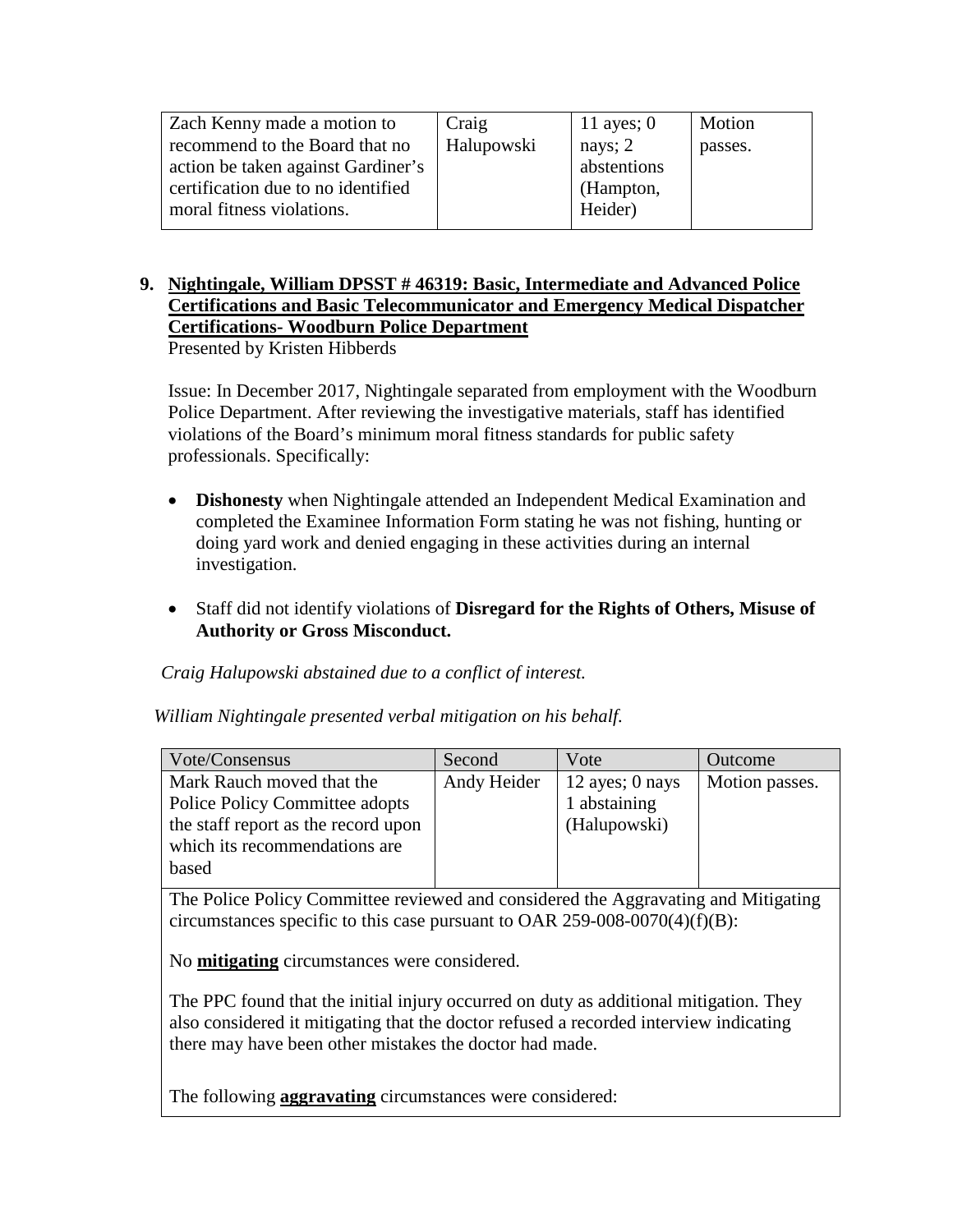- The individual's conduct occurred during their employment as a public safety professional;
- The individual's conduct occurred multiple times.

No additional aggravating circumstances were considered.

| Travis Hampton moved, after<br>considering the identified<br>violations of the Board's moral<br>fitness standard and weighing the<br>aggravating and mitigating<br>circumstances unique to this case,<br>that Board action should be taken<br>against Nightingale's<br>Certification | Liz Lawrence             | 12 Ayes; $0$<br>Nays; 1<br>Abstaining<br>(Halupowski)                                       | <b>Motion</b> passes |
|--------------------------------------------------------------------------------------------------------------------------------------------------------------------------------------------------------------------------------------------------------------------------------------|--------------------------|---------------------------------------------------------------------------------------------|----------------------|
| Mark Rauch made a motion that,<br>after considering the totality of<br>the case, that Nightingale be<br>ineligible to hold public safety<br>certification for three years.                                                                                                           | <b>Brad</b><br>Robertson | 4 ayes (Kenney,<br>Rauch,<br>Robertson,<br>Teague); 8 nays;<br>1 abstention<br>(Halupowski) | <b>Motion fails</b>  |
| Travis Hampton made a motion<br>that, after considering the totality<br>of the case, that Nightingale be<br>ineligible to hold public safety<br>certification for five years.                                                                                                        | Pat Garrett              | 9 ayes; 3 nays<br>(Kenney,<br>Rauch,<br>Robertson); 1<br>abstention<br>(Halupowski)         | <b>Motion</b> passes |

# **10. Miller, Douglas DPSST # 35588: Basic and Intermediate Police Certifications – Coos County Sheriff's Office**

Presented by Kristen Hibberds

Issue: In January 2018, Miller separated from employment with the Coos County Sheriff's Office (CCSO). After reviewing the investigative materials, staff has identified violations of the Board's minimum moral fitness standards for public safety professionals. Specifically:

• **Gross Misconduct** when Miller's conduct compromised the safety and security of citizens and members of the CCSO. Miller was unprofessional in his interactions with citizens and was a poor example for a trainee involved. Miller's conduct was detrimental to the operations of the CCSO and negatively reflected on the agency.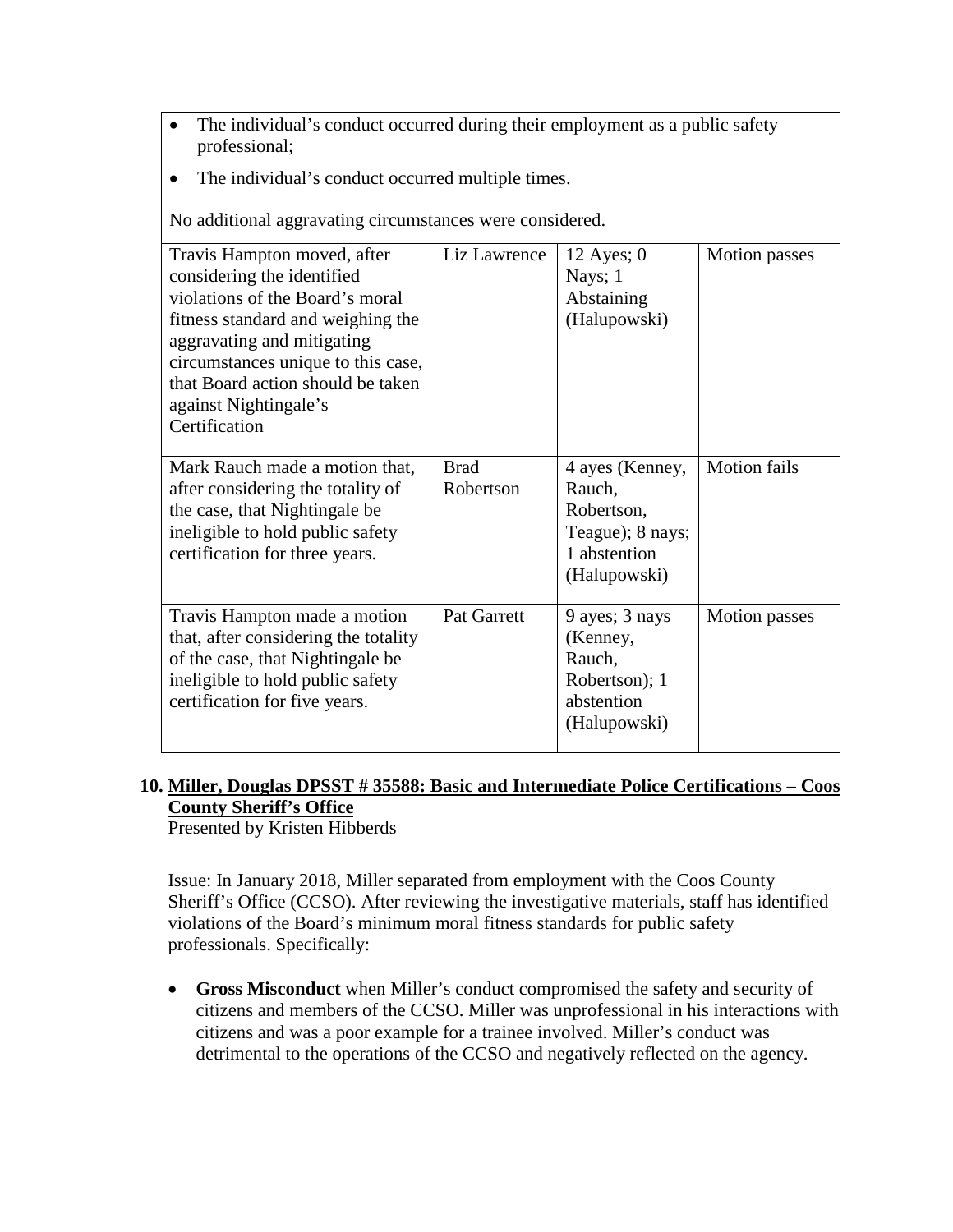- **Disregard for the Rights of Others** when Miller used physical force to control a citizen's movements and force him back into his residence without probable cause violating the citizen's constitutional rights.
- Staff did not identify violations of **Dishonesty** or **Misuse of Authority.** *Craig Zanni abstained due to a conflict of interest.*

*Douglas Miller presented verbal mitigation.*

| Vote/Consensus                                                                                                                                        | Second           | Vote                                             | Outcome              |
|-------------------------------------------------------------------------------------------------------------------------------------------------------|------------------|--------------------------------------------------|----------------------|
| Pat Garrett moved that the<br>Police Policy Committee adopts<br>the staff report as the record<br>upon which its<br>recommendations are based         | Mark Rauch       | 12 ayes; $0$<br>nays; 1<br>abstention<br>(Zanni) | Motion passes        |
| Chris Davis moved that the<br>Committee find a violation of<br>Gross Misconduct as stated by<br>staff, but not Disregard for the<br>Rights of Others. | Craig Halupowski | 12 ayes; $0$<br>nays; 1<br>abstention<br>(Zanni) | <b>Motion</b> passes |

The Police Policy Committee reviewed and considered the Aggravating and Mitigating circumstances specific to this case pursuant to OAR 259-008-0070(4)(f)(B):

No **mitigating** circumstances were considered.

The PPC considered the amount of support for the community, his training record and the fact that he was thoroughly vetted through an employment process and was hired as a supervisor as additional mitigation.

The following **aggravating** circumstances were considered:

- The individual's conduct occurred during their employment as a public safety professional;
- The individual's conduct occurred while they were acting in an official capacity.

No additional aggravating circumstances were considered.

| Craig Halupowski moved,      | Zach Kenney | $12$ ayes; 0 nays; | Motion passes |
|------------------------------|-------------|--------------------|---------------|
| after considering the        |             | 1 abstention       |               |
| identified violations of the |             | (Zanni)            |               |
| Board's moral fitness        |             |                    |               |
| standard and weighing the    |             |                    |               |
| aggravating and mitigating   |             |                    |               |
| circumstances unique to this |             |                    |               |
| case, that no Board action   |             |                    |               |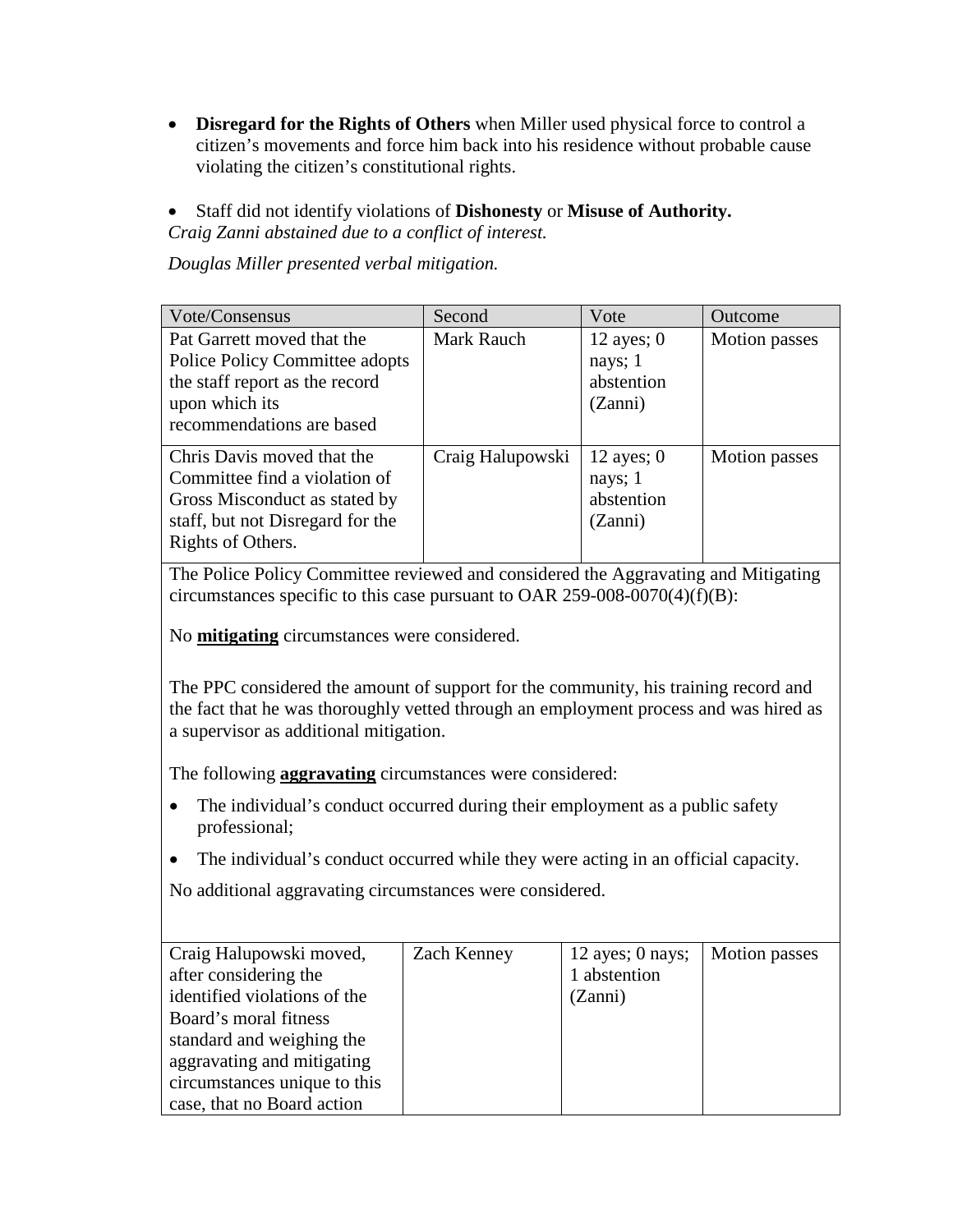| should be taken against<br>Miller's certification |  |  |
|---------------------------------------------------|--|--|
|                                                   |  |  |

#### **11. Smith, Lee DPSST # 44709: Basic and Intermediate Police Certifications – Lincoln County Sheriff's Office**

Presented by Kristen Hibberds

Issue: In January 2018, Smith separated from employment with the Lincoln County Sheriff's Office (LCSO). After reviewing the investigative materials, staff has identified violations of the Board's minimum moral fitness standards for public safety professionals. Specifically:

- **Dishonesty** when Lee was dishonest to his supervisor after receiving a driving complaint stating that he was running a license plate on his MDC. Lee engaged in dishonesty again when he told his supervisor that he was not texting and driving when he was. Additionally, Lee was dishonest during his investigative interview when he stated that when he was questioned by his supervisor about the complaint he didn't know the exact time or location of the incident.
- **Gross Misconduct** when Lee spent an excessive amount of time outside his patrol district over a period of months for personal reasons impacting his response time for calls for service and his ability to conduct proactive law enforcement in his patrol district. Lee's conduct created a risk to the efficient operations of the LCSO.
- Staff did not identify violations of **Disregard for the Rights of Others** or **Misuse of Authority.**

| Vote/Consensus                                                                                                                                                   | Second              | Vote                 | Outcome                       |
|------------------------------------------------------------------------------------------------------------------------------------------------------------------|---------------------|----------------------|-------------------------------|
| Liz Lawrence moved that the<br>Police Policy Committee adopts the<br>staff report as the record upon<br>which its recommendations are<br>based                   | Craig Zanni         | 13 ayes; $0$<br>nays | Motion passes<br>unanimously. |
| Mark Rauch moved to affirm the<br>staff analysis identifying violations<br>of the Board's moral fitness<br>standard.                                             | Craig<br>Halupowski | 13 ayes; $0$<br>nays | Motion passes<br>unanimously. |
| The Police Policy Committee reviewed and considered the Aggravating and Mitigating<br>circumstances specific to this case pursuant to OAR 259-008-0070(4)(f)(B): |                     |                      |                               |

No **mitigating** circumstances were considered.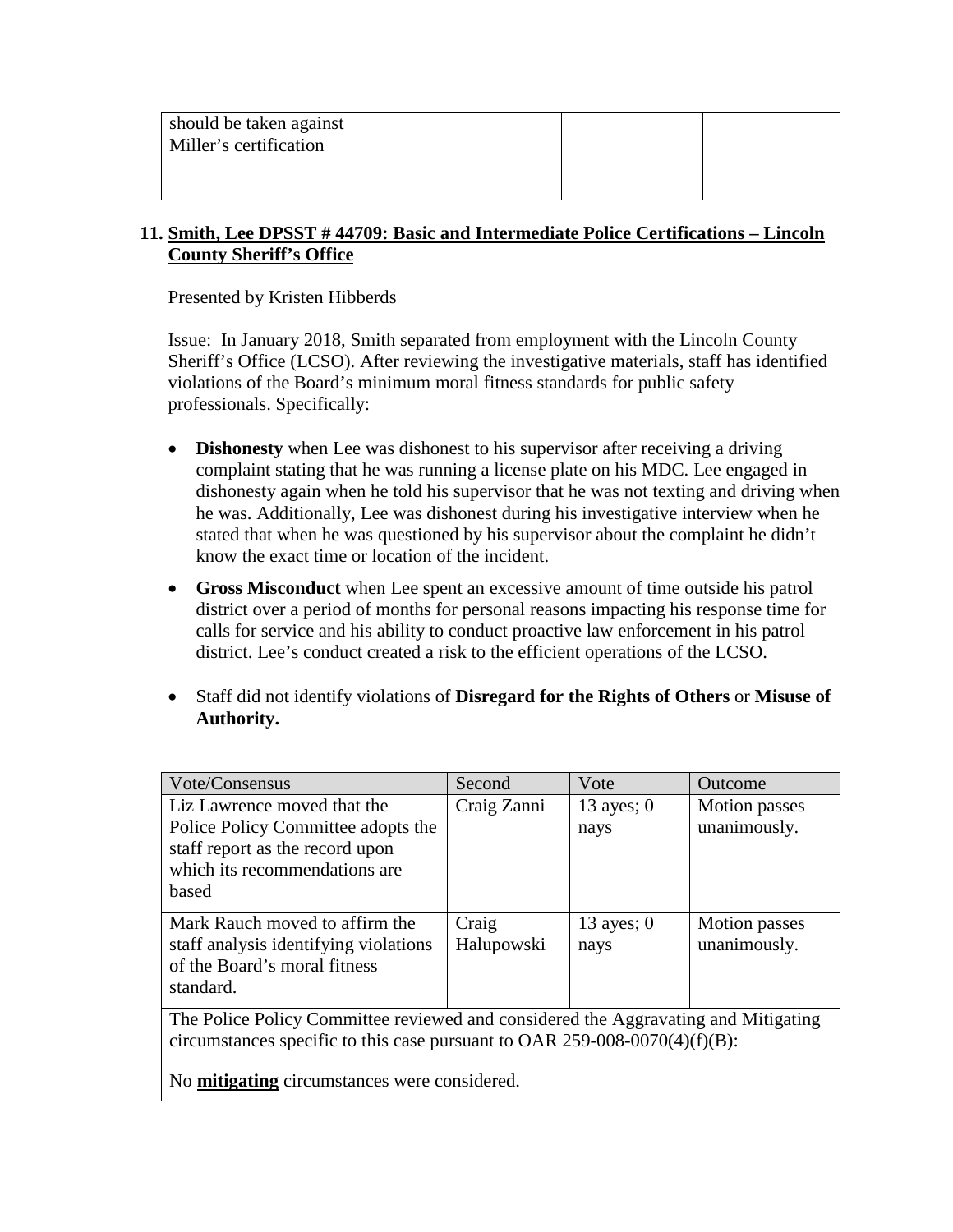The following **aggravating** circumstances were considered:

- The individual's conduct occurred during their employment as a public safety professional;
- The individual's conduct occurred while they were acting in an official capacity;
- The individual's conduct occurred multiple times.

No additional aggravating circumstances were considered.

| Liz Lawrence moved, after<br>considering the identified violations<br>of the Board's moral fitness<br>standard and weighing the<br>aggravating and mitigating<br>circumstances unique to this case,<br>that Board action should be taken<br>against Smith's certification | <b>Mark Rauch</b> | 13 ayes; $0$<br>nays | <b>Motion</b> passes<br>unanimously. |
|---------------------------------------------------------------------------------------------------------------------------------------------------------------------------------------------------------------------------------------------------------------------------|-------------------|----------------------|--------------------------------------|
| Liz Lawrence made a motion that<br>after considering the totality of the<br>case to recommend to the Board<br>that Smith be ineligible to hold<br>public safety certification for<br>lifetime                                                                             | Pat Garrett       | 13 ayes; $0$<br>nays | <b>Motion</b> passes<br>unanimously. |

#### **12. Jones, Stephen DPSST # 23649: Basic Police Certifications – Portland Police Bureau** Presented by Kristen Hibberds

*Case tabled by staff pending the collection of additional information.*

# **13. Department Update**

Linsay Hale reported:

- DPSST has recently formed a Workgroup to review the role of DPSST/BPSST in preemployment background investigations. This multi-disciplined workgroup is expected to have its initial meeting soon.
- Linsay welcomed Wendy Nunez as the newly hired Criminal Justice Office Specialist. Wendy will be assisting with meeting coordination and minute taking moving forward. Linsay also congratulated and welcome Jordan James-Largent into her new role in the Professional Standards unit.
- The update to the A/V equipment in the Board room is expected to begin shortly. This equipment will allow for internet streaming of all Board/Policy Committee meetings, increasing transparency and room security.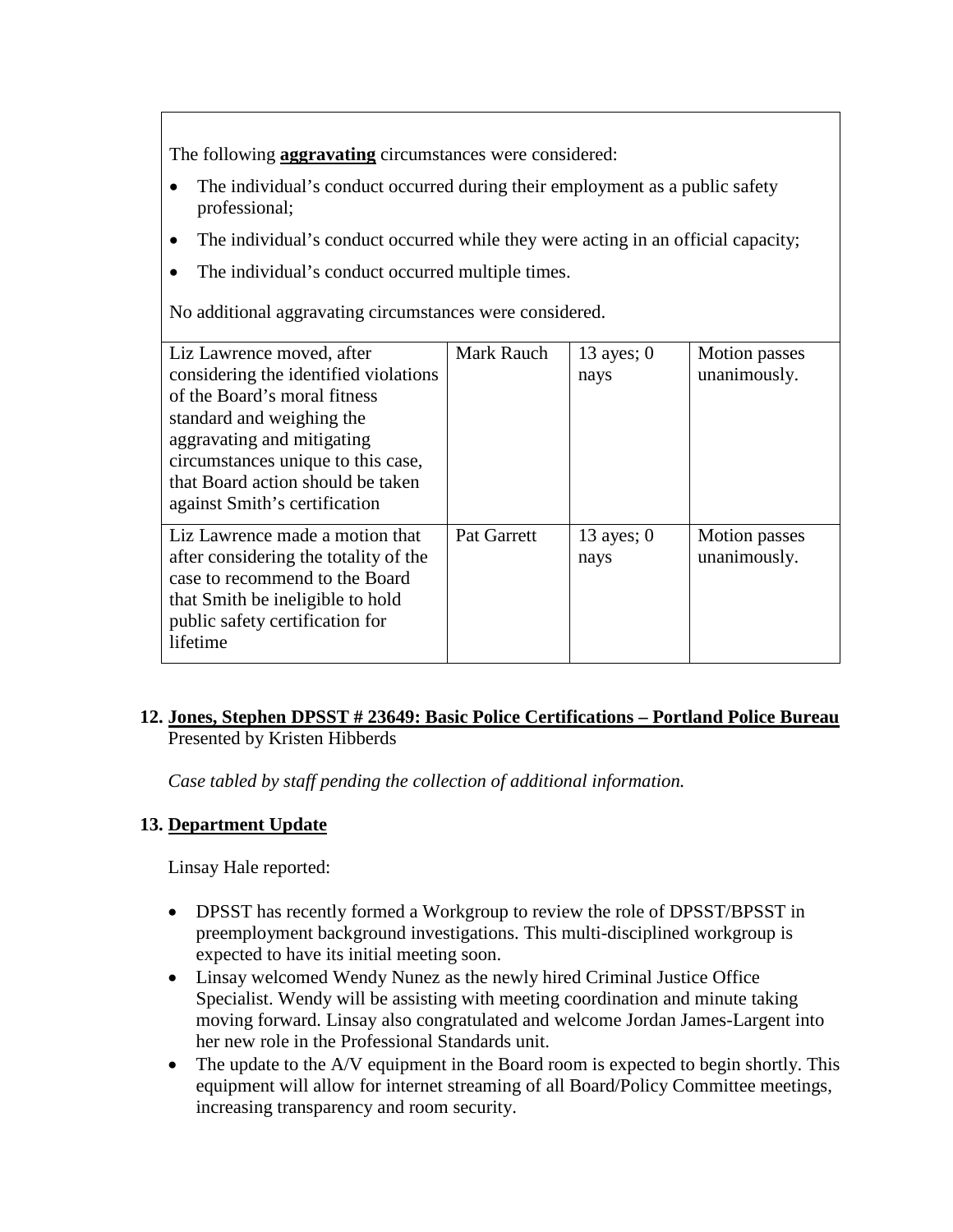• With the approval of the PPC to proceed with the update to the CJ Moral Fitness rules, staff will begin conducting outreach to ensure all interested parties, including members of the public, have an opportunity to comment prior to any final filing. Staff will be scheduling rule hearings throughout the state.

Eriks Gabliks reported:

- Officer DaNeshia Barkley of the Beaverton Police Department was welcomed as a new member of the Board and Police Policy Committee taking the place of Tigard Police Detective Jeff Herring who recently retired.
- DPSST presented its 2019-2021 budget to the Public Safety Sub-Committee Ways & Means in January. DPSST now awaits the initial budget presentations of our partner public safety agencies to be completed. The main discussion points between the Legislative Fiscal Office and DPSST staff have been regarding the number of Basic Police classes needed to address the retirement wave and the positions needed for HB 2355 (racial profiling) program.
- On the policy front, the 2019 legislative session continues at full speed. More than 3,000 bills have been introduced and DPSST is actively monitoring legislation, providing factual information to legislators and stakeholders, participating in public safety legislative forums, and completing fiscal impacts on proposed legislation. Bills of interest to DPSST includes campus public safety legislation (Kaylee's Law), disarming university police officers at the University of Oregon and Portland State University, law enforcement officer wellness, law enforcement officer pre-employment psych evaluations, and regulatory streamlining initiatives.
- The enrollments for Academy classes continue to be monitored on an on-going basis. The June class was slated to not run as many agencies around the state delay hiring until budget are approved at the local level. This was communicated with agencies and well received. The may Basic Police class started with 38 officers and the July Basic Police class is full with enrollments now going into the August class. Not running the June class will allow staff to implement the Phase 2 changes to the 16-week Basic Police class.
- The Oregon Fallen Officer Memorial was held on May 7 at 1:00 pm at the Academy. The names of four fallen officers, approved by the Board, were honored during this year's ceremony. Ashland Police Officer Malcus Williams, Bend Police Sgt. John Lawrence, and two Multnomah County Sheriff's Deputies, Deputy Robert Ray "Bobby" Anderson and Deputy Sheriff Irving Burkett, who were seriously injured in the line of duty and retired as a result of their injuries. Both of these are being added under the historic recognition program which allows fallen officers from previous years to be honored on the memorial after careful review and approval. Governor Brown attended the event and former State Representative Andy Olson was the keynote speaker.
- DPSST will begin an overview and update on the Supervision and Management classes over the next few months. Committee members and stakeholders (police, corrections, 9-1-1, parole and probation, OLCC) from around the state will be invited to assist. Interested parties should contact Leadership Program Training Coordinator Terry Moss at DPSST.